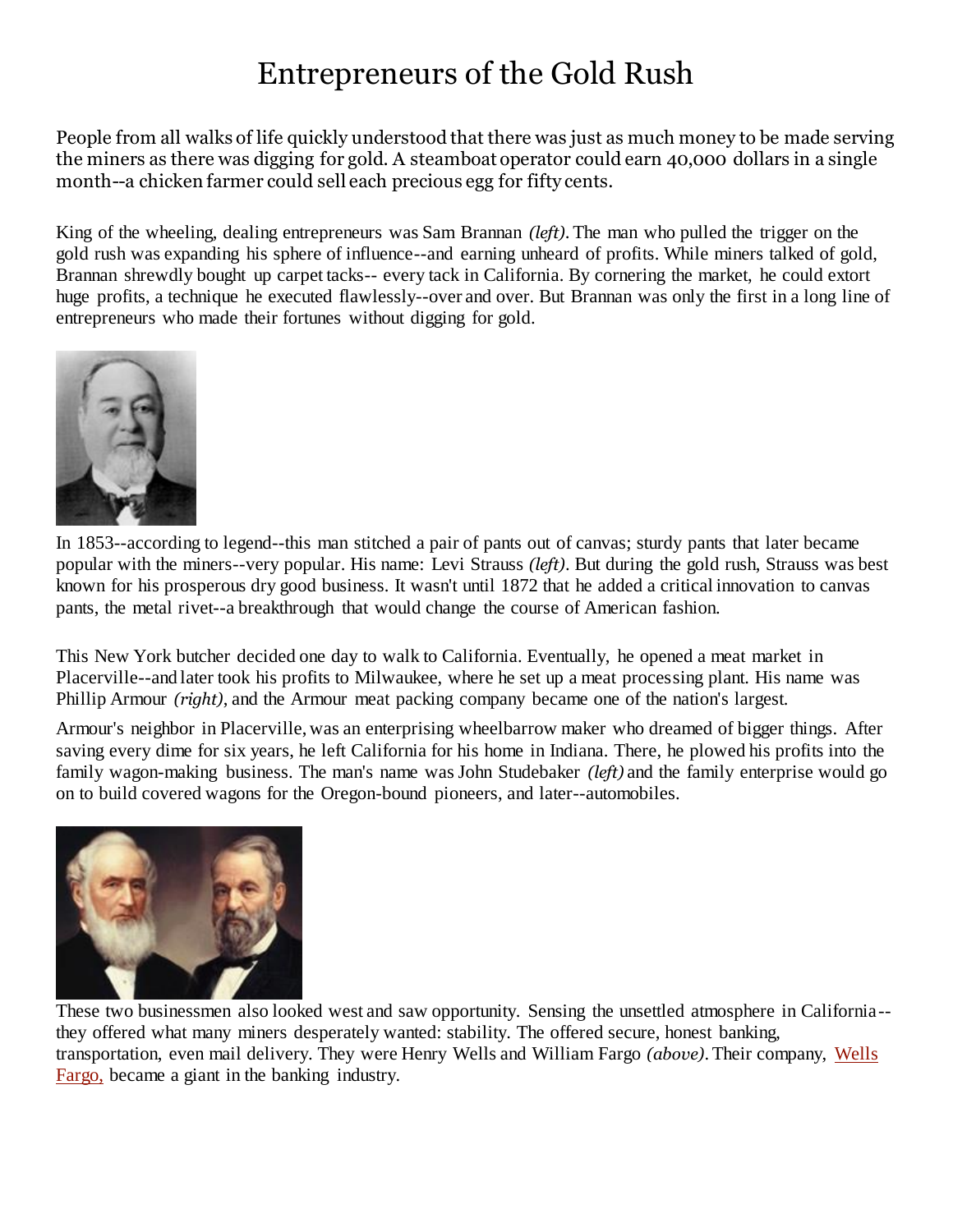

The most famous celebrity of the gold rush era came to California as a complete unknown and took a job writing for the San Francisco *Call.* It wasn't long until his fanciful story about a frog jumping contest in nearby Calaveras County thrust him into the national spotlight. His name: Samuel Clemens--Mark Twain *(left)*. Clemens boss at the *Call* was also destined to become a best-selling author, Brett Harte. Unlike Clemens, Harte wrote almost exclusively about western characters--colorful stories about miners, bandits, and gamblers. His tale of an orphaned baby adopted by a group of rough miners would make him famous and rich.

For every famous success, there were a thousand smaller stories of people who used their wits, not their shovels-- to find a fortune. Creative entrepreneurs were everywhere--looking for a new angle--a new way to make money, more money.

In 1848 and early 49, everyone was making money--but the party didn't last forever. For most miners, it didn't last very long at all.

## **Who got rich during the GOLD Rush? – Some Things Are Not Quite What They Seem!**

Discover the **GOLD Rush TRUTH** on how one man made equivalent to **\$890,000.00** in just nine weeks in 1848

The GOLD Rush, an end to the simple life and birth of the New American Dream

An accidental discovery near the obscure American River would forever change a young nation and re-define the American Dream. The simple life would no longer be enough. In its place would come a new kind of lifestyle: entrepreneurial, wide-open, free. The new American dream: to get rich; to make a fortune–quickly.

Instant wealth was here for the taking. All across America, young men made the decision to go to California.

Every city, every hamlet would send its brightest, its strongest, to California–and eagerly await their triumphant return home. They came from Europe, Asia, and South America in search of instant riches.

It was one of the greatest adventures the world had ever seen.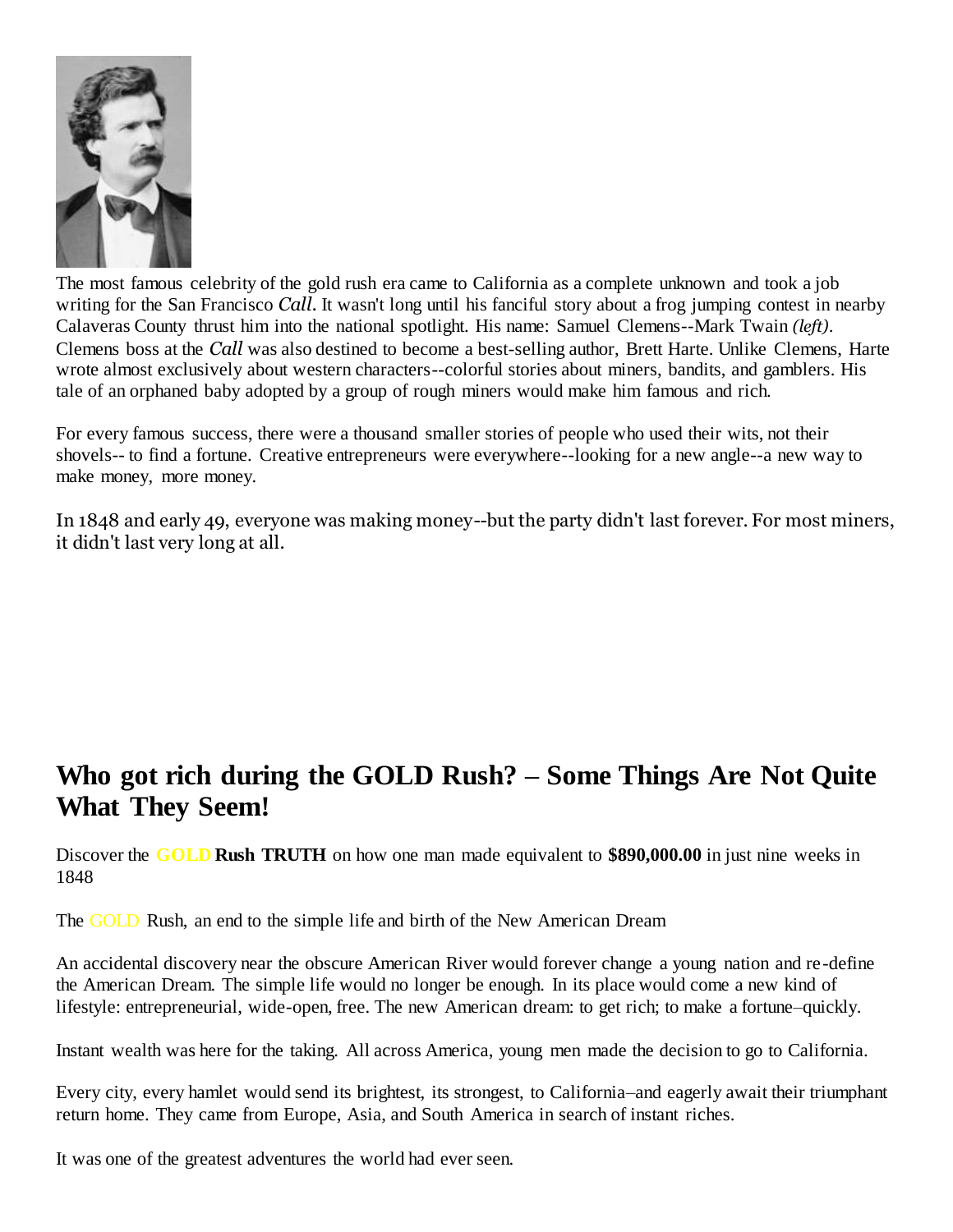In the early 1840s, California was a distant outpost that only a handful of Americans had seen. The sleepy port that would become San Francisco had just a few hundred residents.

John Sutter was one of the wealthiest people in the region–an affable Swiss immigrant who came to California in 1839, intent on building his own private empire. Sutter soon built a fort, amassed 12,000 head of cattle, and took on hundreds of workers. However, his most prolific crop was debt. He owed money to creditors as far away as Russia. But Sutter was a man with a dream; a dream of a vast agricultural domain that he would control.

By the mid 1840s, more and more Americans were trickling into California by wagon and ship. Sutter welcomed the newcomers–he saw them as subjects for his self-styled kingdom. But Sutter had no idea that the trickle would become a flood–a deluge of humanity that would destroy his dream.

Sutter's undoing began 50 miles northeast of his fort on the American River. In late 1847, James Marshall and about 20 men were sent to the river by Sutter to build a sawmill–to provide lumber for Sutter's growing ranch. The sawmill was nearly complete when a glint of something caught Marshall's eye. It was January 24th, 1848.

## Quote from James Marshall

"I reached my hand down and picked it up; it made my heart thump, for I was certain it was gold. The piece was about half the size and shape of a pea. Then I saw another."

After making the greatest find in the history of the West, Marshall and the other workers went back to work. But they kept stumbling upon more gold.

Still in disbelief, Marshall took samples back to Sutter's Fort. Sutter and Marshall tested the shiny metal as best they could–a tattered encyclopedia gave them clues. It was gold, they concluded–but neither man was happy about it. Sutter was building an agricultural fiefdom–he didn't want the competition that gold-seekers might bring. And Marshall had a sawmill to build–gold hunters would just get in his way. So they made a pact to keep the discovery a secret.

But it wasn't long before stories of gold filtered into the surrounding countryside. Yet there was no race to the American River. The news of Marshall's gold was just another fantastic tale–too unlikely to be believed.

The gold rush needed a booster, and Sam Brannan was the man. A San Francisco merchant, Brannan was a skilled craftsman of **HYPE**. Eventually, the gold rush would make him the richest person in California–but Sam Brannan never mined for gold.

He had a different scheme–a plan he set into motion by running through the streets of San Francisco shouting about Marshall's discovery. As proof, Brannan held up a bottle of gold dust. It was a masterstroke that would spark the rush for gold–and make Brannan rich.

Brannan keenly understood the laws of supply and demand. His wild run through San Francisco came just after he had purchased every pick axe, pan and shovel in the region. A metal pan that sold for twenty cents a few days earlier, was now available from Brannan for fifteen dollars. In just nine weeks he made thirty-six thousand dollars.

Sam Brennan the king of the wheeling and dealing who pulled the trigger on the gold rush was expanding his sphere of influence–and earning unheard of profits. While miners talked of gold, Brannan shrewdly bought up carpet tacks– every tack in California. By cornering the market, he could extort huge profits, a technique he executed flawlessly–over and over.

But Brannan was only the first in a long line of entrepreneurs who made their fortunes without digging for gold.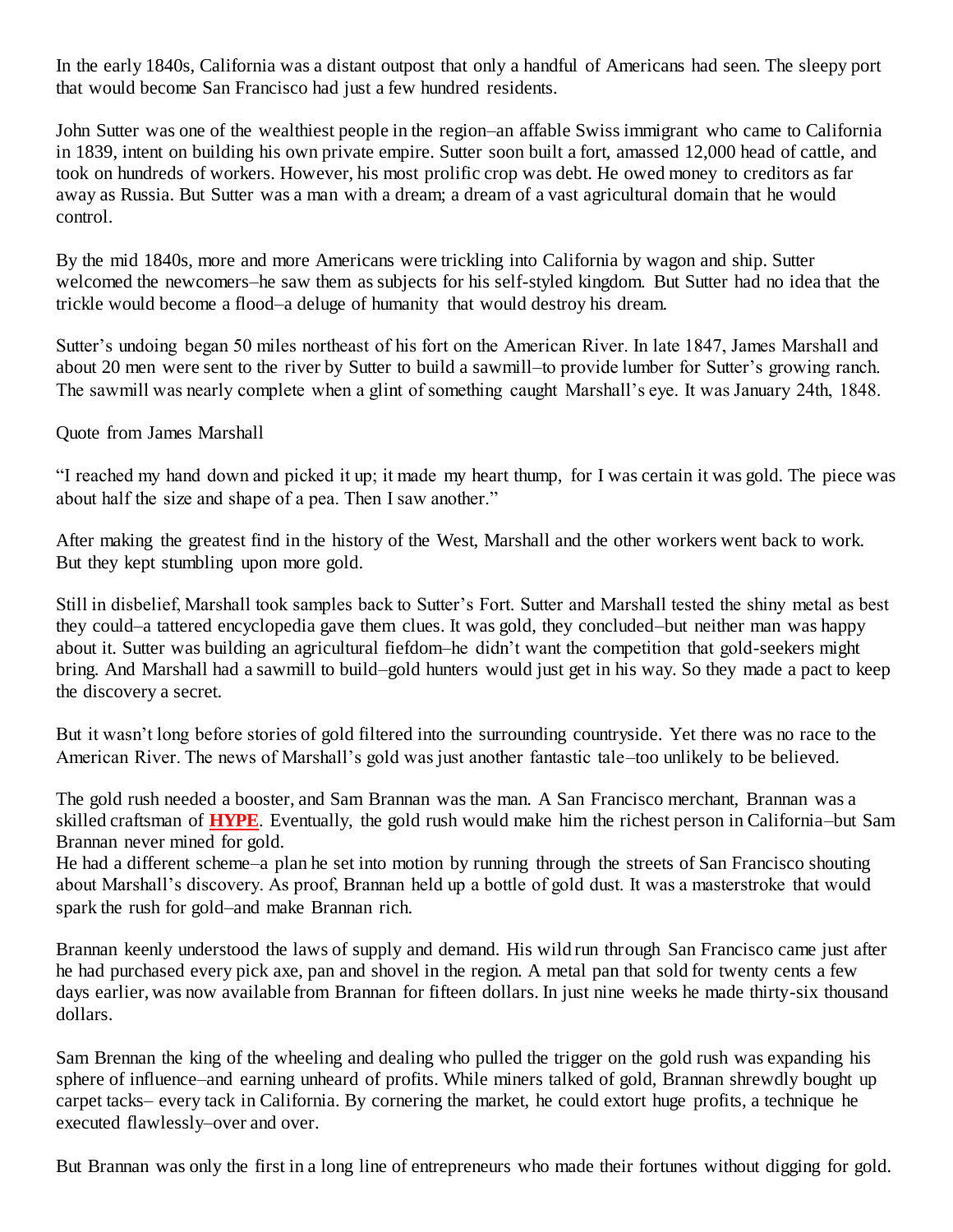In 1853–according to legend–a man stitched a pair of pants out of canvas; sturdy pants that later became popular with the miners–very popular. His name: Levi Strauss.

But during the gold rush, Strauss was best known for his prosperous dry good business. It wasn't until 1872 that he added a critical innovation to canvas pants, the metal rivet–a breakthrough that would change the course of American fashion.



Levi Strauss

This New York butcher decided one day to walk to California. Eventually, he opened a meat market in Placerville–and later took his profits to Milwaukee, where he set up a meat processing plant. His name was Phillip Armour, and the Armour meat packing company became one of the nation's largest.



Phillip Armour

Armour's neighbor in Placerville, was an enterprising wheelbarrow maker who dreamed of bigger things. After saving every dime for six years, he left California for his home in Indiana. There, he plowed his profits into the family wagon-making business. The man's name was John Studebaker–and the family enterprise would go on to build covered wagons for the Oregon-bound pioneers, and later–automobiles.



John Studebaker

Two businessmen also looked west and saw opportunity. Sensing the unsettled atmosphere in California–they offered what many miners desperately wanted: stability. The offered secure, honest banking, transportation, even mail delivery. They were Henry Wells and William Fargo. Their company, Wells Fargo, became a giant in the banking industry.



Henry Wells and William Fargo

The most famous celebrity of the gold rush era came to California as a complete unknown and took a job writing for the San Francisco Call. It wasn't long until his fanciful story about a frog jumping contest in nearby Calaveras County thrust him into the national spotlight. His name: Samuel Clemens–Mark Twain. Clemens boss at the Call was also destined to become a best-selling author, Brett Harte. Unlike Clemens, Harte wrote almost exclusively about western characters–colorful stories about miners, bandits, and gamblers. His tale of an orphaned baby adopted by a group of rough miners would make him famous and rich.